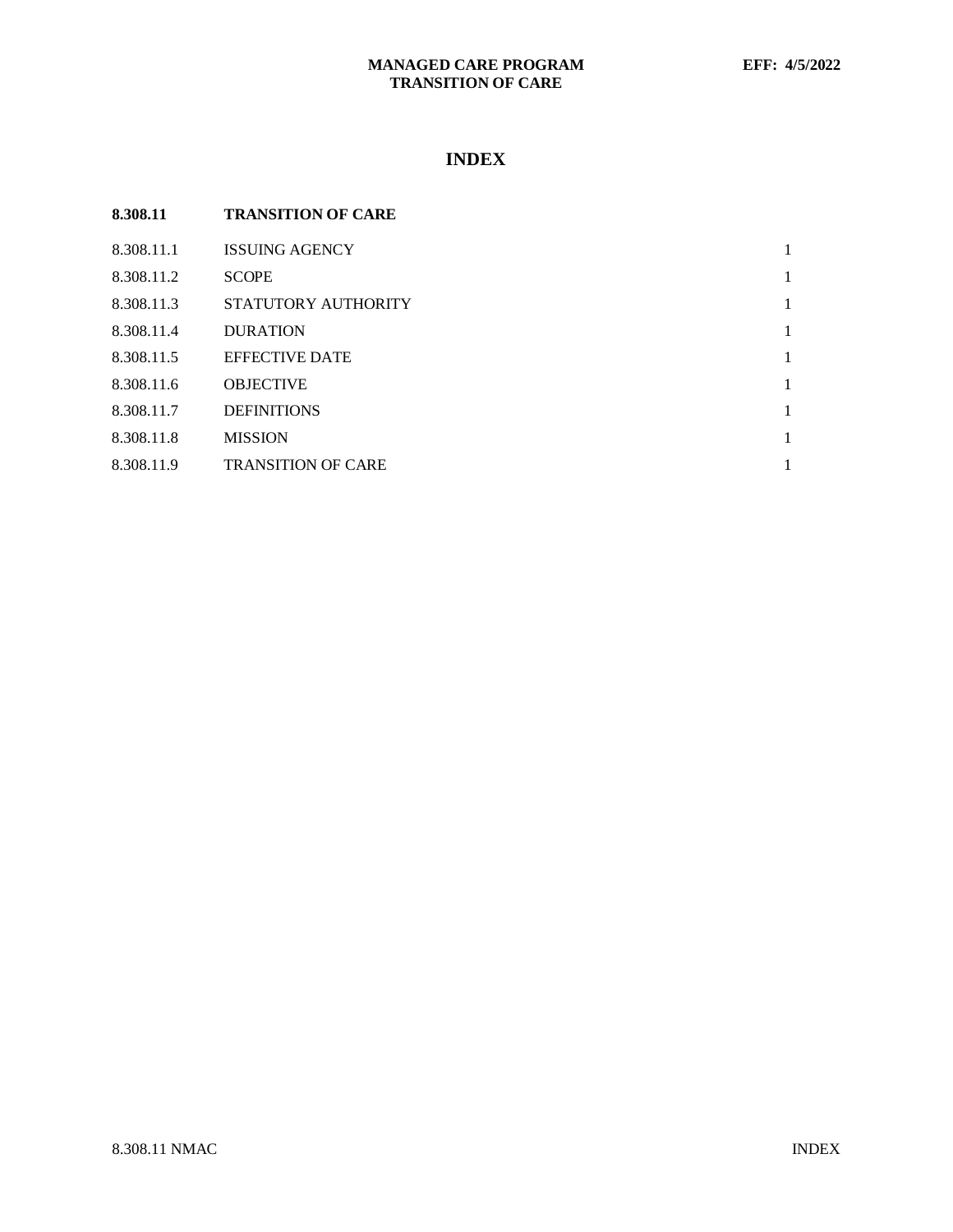#### **TITLE 8 SOCIAL SERVICES CHAPTER 308 MANAGED CARE PROGRAM TRANSITION OF CARE**

<span id="page-1-0"></span>**8.308.11.1 ISSUING AGENCY:** New Mexico Human Services Department (HSD). [8.308.11.1 NMAC - Rp, 8.308.11.1 NMAC, 5/1/2018]

<span id="page-1-1"></span>**8.308.11.2 SCOPE:** This rule applies to the general public. [8.308.11.2 NMAC - Rp, 8.308.11.2 NMAC, 5/1/2018]

<span id="page-1-2"></span>**8.308.11.3 STATUTORY AUTHORITY:** The New Mexico medicaid program and other health care programs are administered pursuant to regulations promulgated by the federal department of health and human services under Title XIX of the Social Security Act as amended or by state statute. See Section 27-1-12 et seq., NMSA 1978.

[8.308.11.3 NMAC - Rp, 8.308.11.3 NMAC, 5/1/2018]

<span id="page-1-3"></span>**8.308.11.4 DURATION:** Permanent. [8.308.11.4 NMAC - Rp, 8.308.11.4 NMAC, 5/1/2018]

<span id="page-1-4"></span>**8.308.11.5 EFFECTIVE DATE:** May 1, 2018, unless a later date is cited at the end of a section. [8.308.11.5 NMAC - Rp, 8.308.11.5 NMAC, 5/1/2018]

<span id="page-1-5"></span>**8.308.11.6 OBJECTIVE:** The objective of this rule is to provide instructions for the service portion of the New Mexico medical assistance programs (MAP). [8.308.11.6 NMAC - Rp, 8.308.11.6 NMAC, 5/1/2018]

#### <span id="page-1-6"></span>**8.308.11.7 DEFINITIONS:** [**RESERVED**]

<span id="page-1-7"></span>**8.308.11.8 MISSION:** To transform lives. Working with our partners, we design and deliver innovative, high quality health and human services that improve the security and promote independence for New Mexicans in their communities.

[8.308.11.8 NMAC - Rp, 8.308.11.8 NMAC, 5/1/2018; A, 4/5/2022]

<span id="page-1-8"></span>**8.308.11.9 TRANSITION OF CARE:** Transition of care refers to movement of an eligible recipient or a manage care organization (MCO) member from one health care practitioner or setting to another as their condition and health care needs change. The MCO shall have the resources, the policies and the procedures in place to actively assist the member with their transition of care.

- **A.** Care coordination will be offered to members who are:
	- **(1)** transitioning from a nursing facility or out-of-home placement to the community;
	- **(2)** moving from a higher level of care to a lower level of care (LOC);
	- **(3)** turning 21 years of age;
	- **(4)** changing MCOs while hospitalized;
		- **(5)** changing MCOs during major organ and tissue transplantation services; and

**(6)** changing MCOs while receiving outpatient treatments for significant medical conditions.

A member shall continue to receive medically necessary services in an uninterrupted manner during transitions of care.

**B.** The following is a list of HSD's general MCO requirements for transition of care.

**(1)** The MCO shall establish policies and procedures to ensure that each member is contacted in a timely manner and is appropriately assessed by its MCO, using the HSD prescribed timeframes, processes and tools to identify their needs.

**(2)** The MCO shall have policies and procedures covering the transition of an eligible recipient into a MCO, which shall include:

- **(a)** member and provider educational information about the MCO;
- self-care and the optimization of treatment; and
- **(c)** the review and update of existing courses of the member's treatment.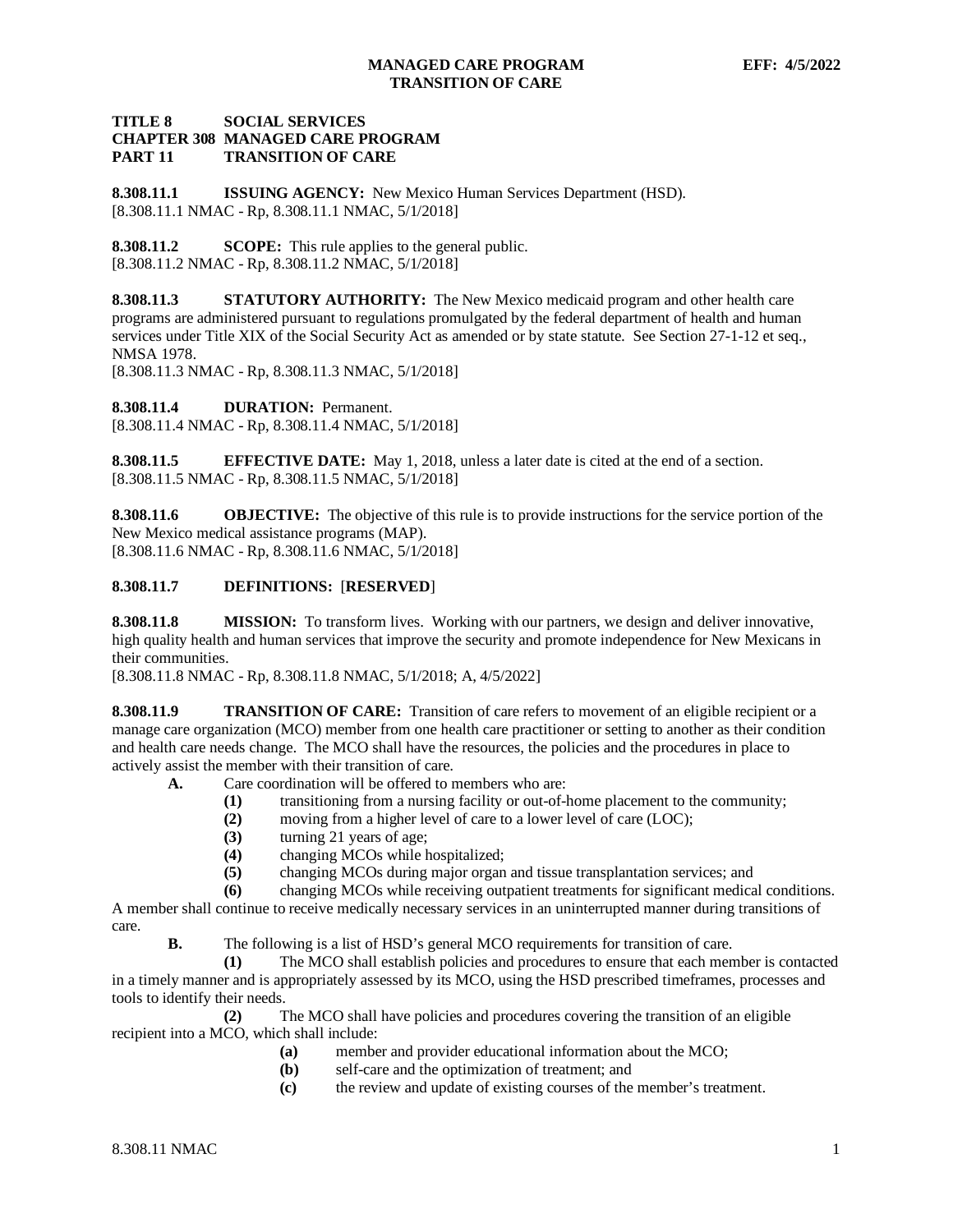**(3)** The MCO shall not transition a member to another provider for continuing services, unless the current provider is not a contracted provider.

**(4)** The MCO shall facilitate a seamless transition into a new service, a new provider, or both, in a care plan developed by the MCO without disruption in the member's services.

**(5)** When a member of a MCO is transitioning to another MCO, the receiving MCO shall immediately contact the member's relinquishing MCO and request the transfer of "transition of care data" as specified by HSD. If a MCO is contacted by another MCO requesting the transfer of "transition of care data" for a transitioning member, then upon verification of such a transition, the relinquishing MCO shall provide such data in the timeframe and format specified by HSD to the receiving MCO, and both MCOs shall facilitate a seamless transition for the member.

**(6)** The receiving MCO will ensure that its newly transitioning member is held harmless by their provider for the costs of medically necessary covered services, except for applicable cost sharing.

**(7)** For a medical assistance division (MAD) medically necessary covered service provided by a contracted provider, the MCO shall provide continuation of such services from that provider, but may require prior authorization for the continuation of such services from that provider beyond 30 calendar days. The receiving MCO may initiate a provider change only as specified in the MCO agreement with HSD.

**(8)** The receiving MCO shall continue providing services previously authorized by HSD, its contractor or designee, in the member's approved community benefit care plan, behavioral health treatment plan or service plan without regard to whether such a service is provided by contracted or non-contracted provider. The receiving MCO shall not reduce approved services until the member's care coordinator conducts a comprehensive needs assessment (CNA).

**C.** Transplant services, durable medical equipment and prescription drugs:

**(1)** If an eligible recipient has received HSD approval, either through fee-for-service (FFS) or any other HSD contractor, the receiving MCO shall reimburse the HSD approved providers if a donor organ becomes available during the first 30 calendar days of the member's MCO enrollment.

**(2)** If a member was approved by a MCO for transplant services, HSD shall reimburse the MCO approved providers if a donor organ becomes available during the first 30 calendar days of the eligible recipient's FFS enrollment. The MCO provider who delivers these services will be eligible for FFS enrollment if the provider is willing.

**(3)** If a member received approval from their MCO for durable medical equipment (DME) costing \$2,000 or more, and prior to the delivery of the DME item, was disenrolled from the MCO, the relinquishing MCO shall pay for the item.

**(4)** If an eligible recipient received FFS approval for a DME costing \$2,000 or more, and prior to the delivery of the DME item, they are enrolled in a MCO, HSD shall pay for the item. The DME provider will be eligible for FFS provider enrollment if the provider is willing.

**(5)** If a FFS eligible recipient enrolls in a MCO, the receiving MCO shall pay for prescribed drug refills for the first 30 calendar days or until the MCO makes other arrangements.

**(6)** If a MCO member is later determined to be exempt from MCO enrollment, HSD will pay for prescription drug refills for the first 30 calendar days of their FFS enrollment. The pharmacy provider will be eligible for FFS enrollment if the provider is willing;

**(7)** If a FFS eligible recipient is later enrolled in a MCO, the receiving MCO will honor all prior authorizations granted by HSD or its contractors for the first 30 calendar days or until it makes other arrangements for the transition of services. A provider who delivered services approved by HSD or through its contractors shall be reimbursed by the receiving MCO.

**(8)** If a MCO member is later determined to be exempt from MCO enrollment, HSD will honor the relinquishing MCO's prior authorizations for the first 30 calendar days or until other arrangements for the transition of services have been made. The provider will be eligible for FFS enrollment if the provider is willing.

**D.** Transition of care requirements for pregnant individuals:

**(1)** When a member is in their second or third trimester of pregnancy and is receiving medically necessary covered prenatal care services prior to their enrollment in the MCO, the receiving MCO will be responsible for providing continued access to her prenatal care provider (whether a contracted or non-contracted provider) through the 12-month postpartum period without any form of prior approval.

**(2)** When a newly enrolled member is in their first trimester of pregnancy and is receiving medically necessary covered prenatal care services prior to their enrollment, the receiving MCO shall be responsible for the costs of continuation of such medically necessary prenatal care services, including prenatal care and delivery, without any form of prior approval from the receiving MCO and without regard to whether such services are being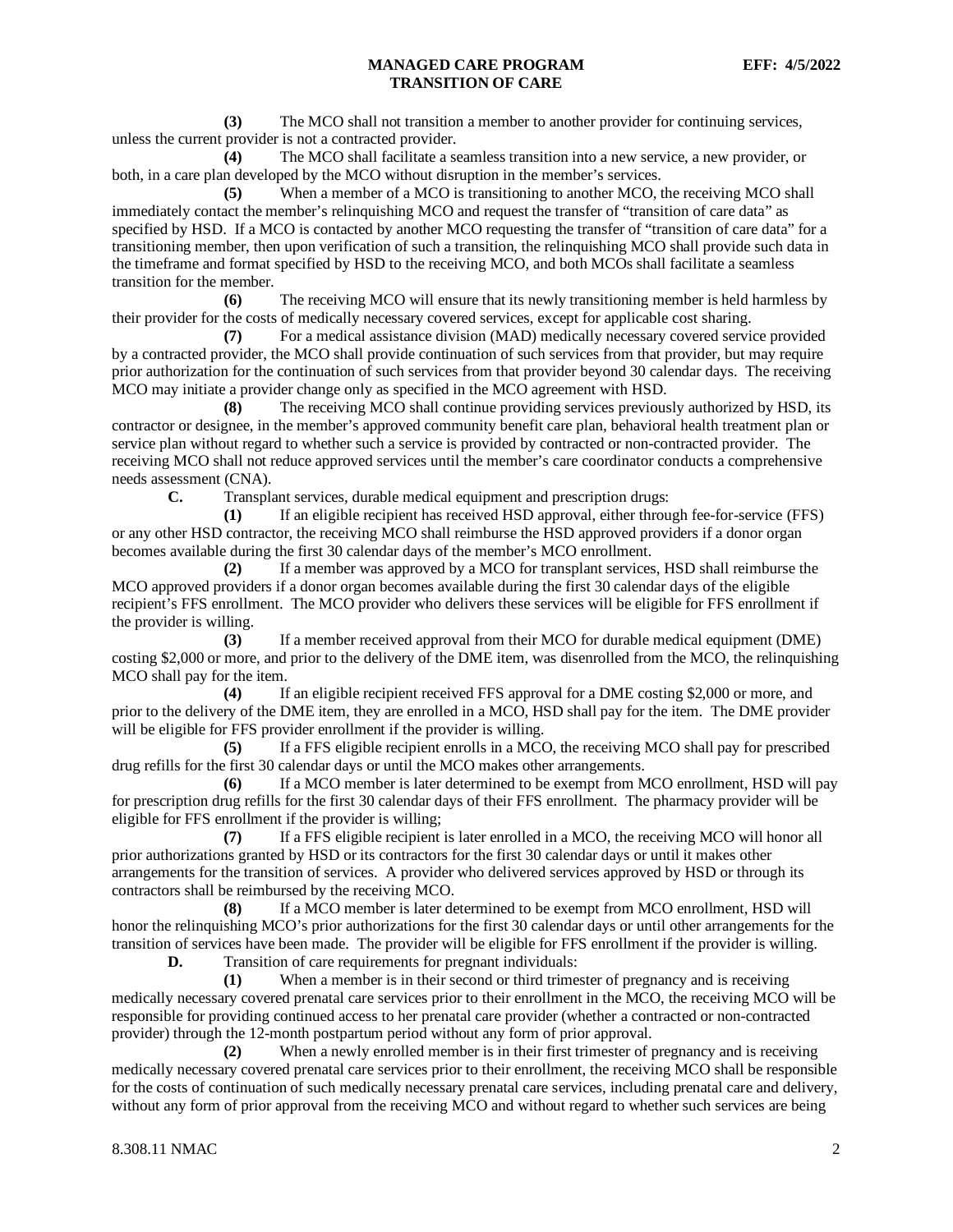### **MANAGED CARE PROGRAM EFF: 4/5/2022 TRANSITION OF CARE**

provided by a contracted or non-contracted provider for up to 60 calendar days from her MCO enrollment or until they may be reasonably transferred to a MCO contracted provider without disruption in care, whichever is less.

**(3)** When a member is receiving services from a contracted provider, their MCO shall be responsible for the costs of continuation of medically necessary covered prenatal services from that provider, without any form of prior approval, through the 12-month postpartum period.

**(4)** When a member is receiving services from a non-contracted provider, their MCO will be responsible for the costs of continuation of medically necessary covered prenatal services, delivery, through the 12 month postpartum period, without any form of prior approval, until such time when their MCO determines it can reasonably transfer them to a contracted provider without impeding service delivery that might be harmful to their health.

**E.** Transition from institutional facility to community:

**(1)** The MCO shall develop and implement methods for identifying members who may have the ability, the desire, or both, to transition from institutional care to their community, such methods include, at a minimum:

**(a)** the utilization of a CNA;

**(b)** the utilization of the preadmission screening and annual resident review

(PASRR);

- **(c)** minimum data set (MDS);
- **(d)** a provider referral including hospitals, and residential treatment centers;
- **(e)** an ombudsman referral;
- **(f)** a family member referral;
- **(g)** a change in medical status;
- **(h)** the member's self-referral;
- **(i)** community reintegration allocation received;
- **(j)** state agency referral; and
- **(k)** incarceration or detention facility referral.

**(2)** When a member's transition assessment indicates that they are a candidate for transition to the community, their MCO care coordinator shall facilitate the development and completion of a transition plan, which shall remain in place for a minimum of 60 calendar days from the decision to pursue transition or until the transition has occurred and a new care plan is in place. The transition plan shall address the member's transition needs including but not limited to:

- **(a)** their physical and behavioral health needs;
- **(b)** the selection of providers in their community;
- **(c)** continuation of MAP eligibility;
- **(d)** their housing needs;
- **(e)** their financial needs;
- **(f)** their interpersonal skills; and
- **(g)** their safety.
- **(3)** The MCO shall conduct an additional assessment within 75 calendar days of the

member's transition to their community to determine if the transition was successful and identify any remaining needs of the member.<br> **F.** Trai

Transition from the New Mexico health insurance exchange:

**(1)** The receiving MCO must minimize the disruption of the newly enrolled member's care and ensure they have uninterrupted access to medically necessary services when transitioning between a MCO and their New Mexico health insurance exchange qualified health plan coverage.

**(2)** At a minimum, the receiving MCO shall establish transition guidelines for the following

populations:

- **(a)** pregnant members, including the 12-month postpartum period;
- **(b)** members with complex medical conditions;
- **(c)** members receiving ongoing services or who are hospitalized at the time of

transition; and

**(d)** members who received prior authorization for services from their qualified

health plan.

**(3)** The receiving MCO is expected to coordinate services and provide phase-in and phaseout time periods for each of these populations, and to maintain written policies and procedures to address these coverage transitions.